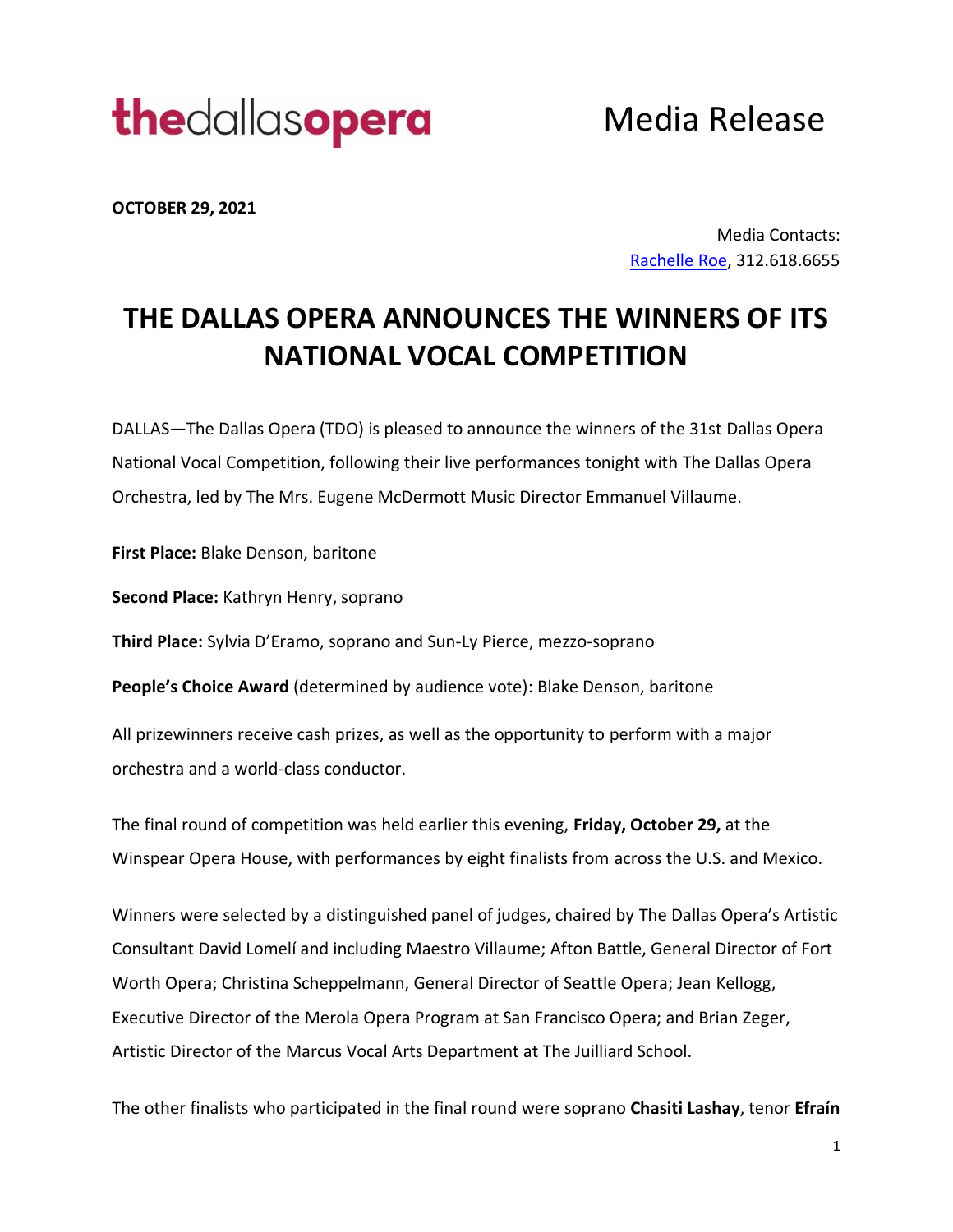# **Corralejo**, bass-baritone **Evan Lazdowski**, and bass **Ricardo Ceballos de la Mora**.

This year's Dallas Opera National Vocal Competition, which was sponsored by The Dallas Opera Guild, was co-chaired by Dallas Opera Guild members Jana and Mac Irwin to honor the memories of Cecile Bonte and Connie Klemow, longtime leaders of The Dallas Opera Guild and enthusiastic supporters of The Dallas Opera's young artist development programs. The competition was open to applicants aged 18-34 from all U.S states and territories, including international students attending American colleges, universities, and music conservatories. Also eligible were active members of any young artist program associated with an American opera company. Preliminary and semi-final rounds were held privately.

Past prizewinners in The Dallas Opera National Vocal Competition have gone on to establish impressive careers—with many having been cast by The Dallas Opera—including sopranos Latonia Moore, who appears this season as Cio-Cio-San in *Madame Butterfly*, Kecia Ashford, Katherine Bongfeldt, and Mary Dunleavy; mezzo sopranos J'Nai Bridges, who was recently hailed by *BET* as "the Beyoncé of opera," Kelly Kimball, and Randalee Maddox; countertenors Aryeh Nussbaum Cohen and John Holiday; tenors Clifton Forbis, Jesús Garcia, Scott Quinn, and Scott Scully; baritones Thomas Cannon, Christopher Holmes, Weston Hurt, Steven LaBrie, and Erik Nelson Werner; and bass Matthew Treviño, among many others.

#### **ABOUT THE WINNERS**

**BLAKE DENSON**, originally from Paducah, Kentucky, was a Grand Finals winner in the 2020 Metropolitan Opera National Council Auditions. A 2018 alumnus of Houston Grand Opera's Young Artist Vocal Academy, Denson is in his second season as a Houston Grand Opera Studio artist. During HGO's 2021/2022 season, he will portray Moralès/*Carmen* (while covering Escamillo), Daddy and Time/*The Snowy Day* (alternate cast performances), the Jailer/*Dialogues of the Carmelites*, and Gregorio/*Romeo and Juliet*. During the 2020/2021 HGO Digital season he appeared in Giving Voice, as Peter/*Hansel and Gretel*, and in *Suite Española: Explorando Iberia*. In the summer of 2019, Denson was a member of the Wolf Trap Opera Studio program, where he returned for the 2020 summer season. Although unable to appear onstage in *Eugene Onegin* at Wolf Trap due to the coronavirus pandemic, Denson did perform scenes recorded on video from that work, as well as from *La bohème* and *The Crucible*. Denson is an alumnus of the University of Kentucky School of Music and Rice University's Shepherd School of Music. At the start of the 2019/2020 season, Denson returned to Rice University, where he completed his final year in the master's program at the Shepherd School of Music. He holds a Bachelor's Degree in Music Performance from the University of Kentucky.

A native of Tyler, Texas, soprano **SYLVIA D'ERAMO** is a second-year member of the Metropolitan Opera's Lindemann Young Artist Development Program and makes her Met debut this season as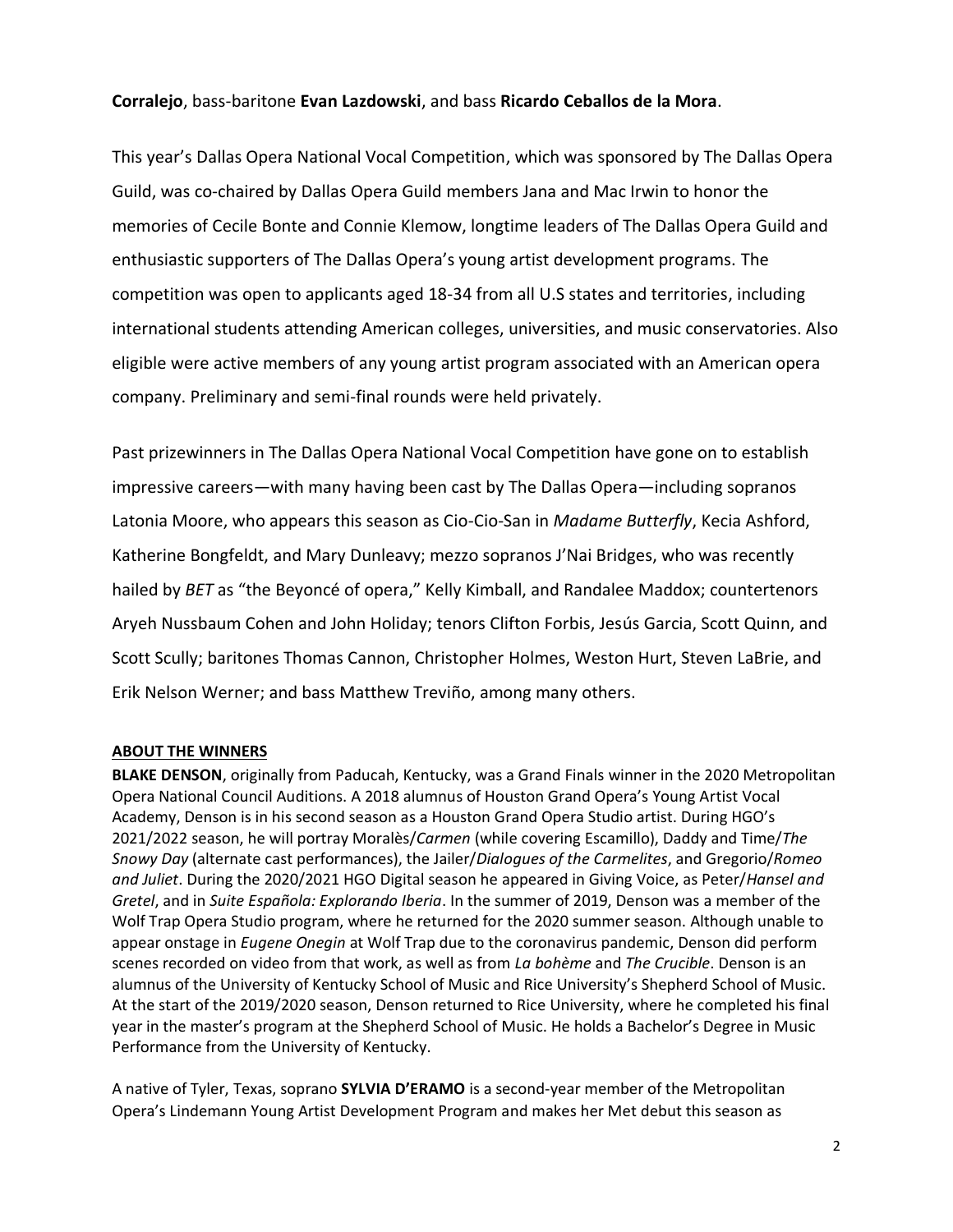Countess Ceprano/*Rigoletto*. In the summer of 2021, she sang her first Mimì/*La bohème* at Switzerland's Verbier Festival. During the 2019/2020 season she joined LA Opera's Domingo-Colburn-Stein Young Artist Program, where she sang Fosforo/Landi's *La Morte d'Orfeo*. She also made her company and role debut as Musetta/*La bohème* at Lyric Opera of Kansas City. D'Eramo was a 2018 and 2019 apprentice artist at The Santa Fe Opera, appearing as Barena/*Jenůfa* and the Cousin/*Madama Butterfly*. She has also been heard at Yale Opera as Gretel/*Hansel and Gretel* and Pamina/*The Magic Flute.* Her credits in concert repertoire include Verdi's *Requiem* (the Marvin Concert Series in Tyler) and Beethoven's Ninth Symphony, Marin Alsop conducting (Yale Philharmonia). D'Eramo has recorded the demanding role of Abigail Williams/*The Crucible* for Albany Records. She was a semifinalist in the Metropolitan Opera National Council Auditions, a winner in the Lois Alba Aria Competition, the recipient of a Career Grant from the Giulio Gari Foundation, and of an Encouragement Award from the Jensen Foundation.

A 2021 apprentice artist at The Santa Fe Opera, soprano **KATHRYN HENRY**—with one week's notice stepped into the role of Lucy Harker in the world premiere of John Corigliano and Mark Adamo's *The Lord of Cries* earning critical acclaim. She appeared in 2020 as Micaëla/*Carmen* at Milwaukee's Florentine Opera, where she returns this season in the title role of Pauline Viardot's *Cendrillon*. While studying as a Toulmin Foundation Scholar at The Juilliard School, Henry appeared there as Arminda/*La finta giardiniera* and performed in Juilliard's celebrations of the 80th birthdays of William Bolcom and John Corigliano with the New York Festival of Song. As a Baumgartner Studio Artist with the Florentine Opera, she portrayed Barbarina/*The Marriage of Figaro*. She has also participated in the Wolf Trap Opera young artist program and the Ravinia Festival's Steans Music Institute. Henry was a finalist in the 2015 Metropolitan Opera National Council Auditions, Houston Grand Opera's 2018 Eleanor McCollum Competition for Young Singers, and the 2021 National Opera Association Carolyn Bailey and Dominick Argento Vocal Competition. Concert credits include performances with the National Symphony Orchestra, Milwaukee Symphony Orchestra, and Chautauqua Symphony Orchestra. In recital, the soprano has performed alongside pianists Brian Zeger, Craig Rutenburg, and Mikael Eliasen. In 2017 Henry was invited to Japan as a guest singer in the Kyoto International Student Music Festival.

Originally from Clinton, New York, Chinese American mezzo-soprano **SUN-LY PIERCE** is a second-year Houston Grand Opera Studio artist and first-prize winner in HGO's 2020 Eleanor McCollum Competition Concert of Arias. For HGO's 2021/2022 season she will portray Mercédès/*Carmen*, Sister Mathilde/*Dialogues of the Carmelites*, Second Lady/*The Magic Flute*, and Stephano/*Romeo and Juliet*. Last season with HGO, she appeared as Liesl/"My Favorite Things: Songs from *The Sound of Music*" and as Hansel in *Hansel and Gretel* (HGO Digital). Pierce, who completed the graduate vocal arts program at the Bard College Conservatory of Music, holds a Bachelor's Degree in Vocal Performance from the Eastman School of Music. As a winner of the Marilyn Horne Song Competition, Pierce was set to perform on an international recital tour with pianist Chien-Lin Lu featuring the premiere of a new song cycle by two-time Grammy Award–winning composer Jennifer Higdon, which was canceled due to the coronavirus pandemic. In the fall of 2019, Pierce joined the Broad Street Orchestra as Dorinda/Handel's *Acis and Galatea*. A winner of the 2019 Marilyn Horne Song Competition, she returned to the Music Academy of the West as a Vocal Fellow in 2021. 

#### **ABOUT THE DALLAS OPERA**

One of the leading opera companies in the country, The Dallas Opera has an extraordinary legacy of world-class productions and thrilling premieres featuring the greatest operatic artists of our time. Inaugurated in 1957 with a concert featuring the incomparable Maria Callas, TDO is known for the

 $~\sim$  $~\sim$  $~\sim$